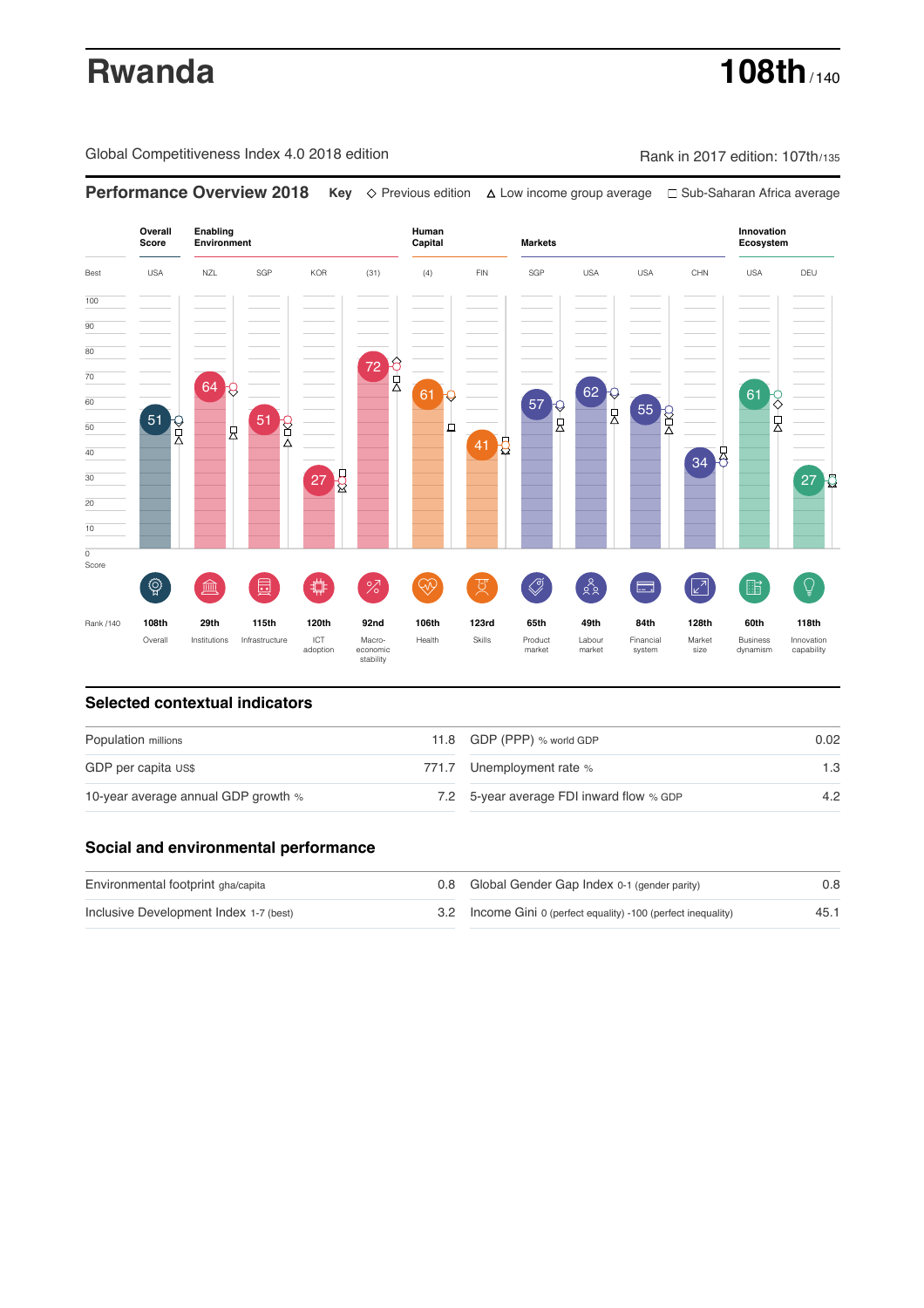## **Rwanda 108th**/140

| <b>Index Component</b>                                                   | Value                        | Score *         | Rank/140   | <b>Best Performer</b>       |
|--------------------------------------------------------------------------|------------------------------|-----------------|------------|-----------------------------|
| 寙<br>Pillar 1: Institutions 0-100 (best)                                 |                              | 64.4 $\uparrow$ | 29         | <b>New Zealand</b>          |
| 1.01 Organized crime 1-7 (best)                                          | 5.3                          | 72.2 ↓          | 38         | Finland                     |
| 1.02 Homicide rate /100,000 pop.                                         | 2.5                          | $93.2 =$        | 68         | Multiple (9)                |
| 1.03 Terrorism incidence 0 (very high) -100 (no incidence)               | 99.7                         | 99.7 $\sqrt{ }$ | 82         | Multiple (24)               |
| 1.04 Reliability of police services 1-7 (best)                           | 5.5                          | 75.5 ↓          | 33         | Finland                     |
| 1.05 Social capital 0-100 (high)                                         | 49.3                         | 49.3 ↑          | 80         | Australia                   |
| 1.06 Budget transparency 0-100 (best)                                    | 34.6                         | $34.6 =$        | 116        | Multiple (2)                |
| 1.07 Judicial independence 1-7 (best)                                    | 5.0                          | 66.5 $\sqrt{ }$ | 34         | Finland                     |
| 1.08 Efficiency of legal framework in challenging regulations 1-7 (best) | 4.5                          | 57.9 ↓          | 20         | Finland                     |
| 1.09 Freedom of the press 0-100 (worst)                                  | 52.9                         | 47.1 ተ          | 128        | Norway                      |
| 1.10 Burden of government regulation 1-7 (best)                          | 4.6                          | 59.9 ↓          | 13         | Singapore                   |
| 1.11 Efficiency of legal framework in settling disputes 1-7 (best)       | 5.0                          | 67.2 ↑          | 19         | Singapore                   |
| 1.12 E-Participation Index 0-1 (best)                                    | 0.76                         | 75.8 ↑          | 58         | Multiple (3)                |
| 1.13 Future orientation of government 1-7 (best)                         | 5.1                          | 68.6 ↓          | 12         | Singapore                   |
| 1.14 Incidence of corruption 0-100 (best)                                | 55.0                         | 55.0 $\uparrow$ | 43         | New Zealand                 |
| 1.15 Property rights 1-7 (best)                                          | 4.8                          | 63.6 $\sqrt{ }$ | 44         | Finland                     |
| 1.16 Intellectual property protection 1-7 (best)                         | 4.7                          | 62.4 $\uparrow$ | 37         | Finland                     |
| 1.17 Quality of land administration 0-30 (best)                          | 28.0                         | $93.3 =$        | 5          | Singapore                   |
| 1.18 Strength of auditing and reporting standards 1-7 (best)             | 4.6                          | 60.4 $\uparrow$ | 69         | Finland                     |
| 1.19 Conflict of interest regulation 0-10 (best)                         | 7.0                          | 70.0 ↑          | 23         | Multiple (2)                |
| 1.20 Shareholder governance 0-10 (best)                                  | 7.7                          | 77.0 ↑          | 10         | Kazakhstan                  |
| 囩<br>Pillar 2: Infrastructure 0-100 (best)                               | $\qquad \qquad \blacksquare$ | 50.8 $\uparrow$ | 115        | Singapore                   |
| 2.01 Road connectivity index 0-100 (best)                                | 27.2                         | $27.2 =$        | 127        | <b>United States</b>        |
| 2.02 Quality of roads 1-7 (best)                                         | 4.7                          | 61.2 $\uparrow$ | 40         | Singapore                   |
| 2.03 Railroad density km of roads/square km                              | n/a                          | n/a             | n/a        | Multiple (20)               |
| 2.04 Efficiency of train services 1-7 (best)                             | 3.2                          | $35.9 +$        | 71         | Switzerland                 |
| 2.05 Airport connectivity score                                          | 2,559.9                      | 19.8 ↓          | 123        | Multiple (8)                |
| 2.06 Efficiency of air transport services 1-7 (best)                     | 4.8                          | 63.7 ↑          | 56         | Singapore                   |
| 2.07 Liner Shipping Connectivity Index 0-157.1 (best)                    | n/a                          | n/a             | n/a        | Multiple (4)                |
| 2.08 Efficiency of seaport services 1-7 (best)                           | 2.9                          | $31.9$ 1        | 111        | Singapore                   |
| 2.09 Electrification rate % pop.                                         | 30.0                         | 30.0 $\uparrow$ | 130        | Multiple (66)               |
| 2.10 Electric power transmission and distribution losses % output        | n/a                          | 82.2 $\sqrt{ }$ | n/a        | Multiple (9)                |
| 2.11 Exposure to unsafe drinking water % pop.                            | 32.8                         | 68.6 ↑          | 108        | Multiple (23)               |
| 2.12 Reliability of water supply 1-7 (best)                              | 4.2                          | 53.8 $\uparrow$ | 97         | Switzerland                 |
| ₩<br>Pillar 3: ICT adoption 0-100 (best)                                 |                              | 27.1 $\uparrow$ | 120        | Korea, Rep.                 |
| 3.01 Mobile-cellular telephone subscriptions /100 pop.                   | 72.2                         | 60.2 $\sqrt{ }$ | 127        | Multiple (68)               |
|                                                                          |                              |                 |            | <b>United Arab Emirates</b> |
| 3.02 Mobile-broadband subscriptions /100 pop.                            | 35.0<br>0.2                  | n/a             | 109        | Switzerland                 |
| 3.03 Fixed-broadband Internet subscriptions /100 pop.                    |                              | $0.4 \div$      | 127        |                             |
| 3.04 Fibre Internet subscriptions /100 pop.                              | 0.0<br>20.0                  | n/a<br>20.0 ↑   | 108<br>119 | Korea, Rep.                 |
| 3.05 Internet users % pop.                                               |                              |                 |            | Iceland                     |
| <sup>%</sup> Pillar 4: Macroeconomic stability 0-100 (best)              |                              | 71.8 $\sqrt{ }$ | 92         | Multiple (31)               |
| 4.01 Inflation annual % change                                           | 5.3                          | 96.4 $\sqrt{ }$ | 101        | Multiple (74)               |
| 4.02 Debt dynamics 0-100 (best)                                          | 47.2                         | 47.2 ↓          | 100        | Multiple (36)               |
| ₩<br>Pillar 5: Health 0-100 (best)                                       |                              | 60.9 $\uparrow$ | 106        | Multiple (4)                |
| 5.01 Healthy life expectancy years                                       | 59.5                         | 60.9 ↑          | 105        | Multiple (4)                |
| 섯<br>Pillar 6: Skills 0-100 (best)                                       |                              | 40.9 $\uparrow$ | 123        | <b>Finland</b>              |
| 6.01 Mean years of schooling Years                                       | 4.4                          | $29.3 =$        | 126        | Finland                     |
| 6.02 Extent of staff training 1-7 (best)                                 | 3.8                          | 45.9 ↑          | 80         | Switzerland                 |
| 6.03 Quality of vocational training 1-7 (best)                           | 4.1                          | $51.1$ 1        | 68         | Switzerland                 |
| 6.04 Skillset of graduates 1-7 (best)                                    | 3.8                          | 46.2 ↑          | 91         | Switzerland                 |
| 6.05 Digital skills among population 1-7 (best)                          | 3.9                          | 48.3 ↑          | 82         | Sweden                      |
| 6.06 Ease of finding skilled employees 1-7 (best)                        | 4.2                          | 52.8 $\uparrow$ | 65         | <b>United States</b>        |
| 6.07 School life expectancy Years                                        | 11.2                         | 62.3 $\uparrow$ | 109        | Multiple (9)                |
| 6.08 Critical thinking in teaching 1-7 (best)                            | 3.8                          | 46.0 ↑          | 43         | <b>United States</b>        |
| 6.09 Pupil-to-teacher ratio in primary education Ratio                   | 58.5                         | 0.0             | 137        | Multiple (6)                |